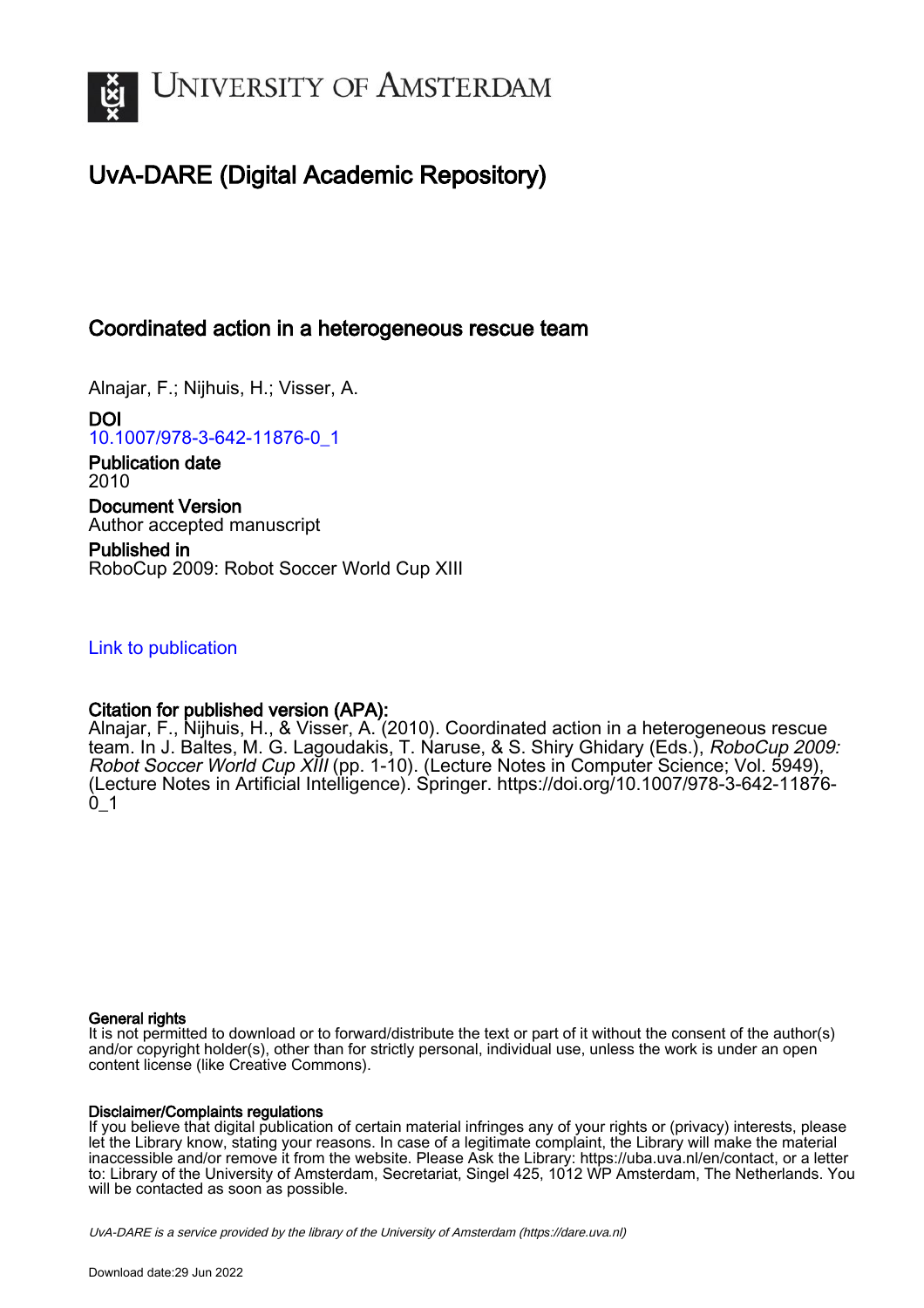## Coordinated Action in a Heterogeneous Rescue Team

Fares Alnajar, Hanne Nijhuis, and Arnoud Visser

Intelligent Systems Laboratory Amsterdam, Universiteit van Amsterdam, Science Park 107, NL 1098 XG Amsterdam, The Netherlands f.alnajar@student.uva.nl,h.nijhuis@student.uva.nl,a.visser@uva.nl

Abstract. In this paper we describe a new approach to make use of a heterogeneous robot team for the RoboCup Rescue League Virtual Robot competition. We will demonstrate coordinated action between a flying and a ground robot. The flying robot is used for fast exploration and allows the operator to find the places where victims are present in the environment. Due to the fast aggregation of the location error in the flying robot no precise location of the victim is known. It is the task of the ground robot to autonomously go the point of interest and to get an accurate location of the victim, which can be used by human rescue workers to save the victim. The benefit of this approach is demonstrated in a small number of experiments. By integrating the abilities of the two robots the team's performance is improved.

### 1 Introduction

Since long it has been indicated that a heterogeneous robot team should have operational benefits [1]. For Urban Search and Rescue operations, the benefits seem even more promising [2]. Many teams [3, 4] have indicated the possibility of heterogeneous team consisting of an aerial and ground robot, but actual demonstrations are sparse [5]. Here, the benefit of coordinated action between a teleoperated robot and a semi-autonomous ground-robot is demonstrated.

#### 1.1 Relevance

In situations where a disaster like an earthquake has occurred, searching for survivors in the area could be dangerous due to (partly) collapsed buildings that are unstable. It could also be difficult for humans to search in such a collapsed building if the available room is too small to crawl through. In such situations robots could be deployed to search the area and hopefully supply some useful information on the location and status of possible survivors. These robots could be operated by humans (by remote control), but if they are able to explore (semi) autonomously one could deploy a whole team of robots simultaneously to cover a bigger area. To investigate the possibilities of multiple robots in these situations, the Virtual Robot competition of the RoboCup Rescue League was introduced [6].

This is the author's final version. The original publication is available at [www.springerlink.com.](http://link.springer.com/chapter/10.1007%2F978-3-642-11876-0_1)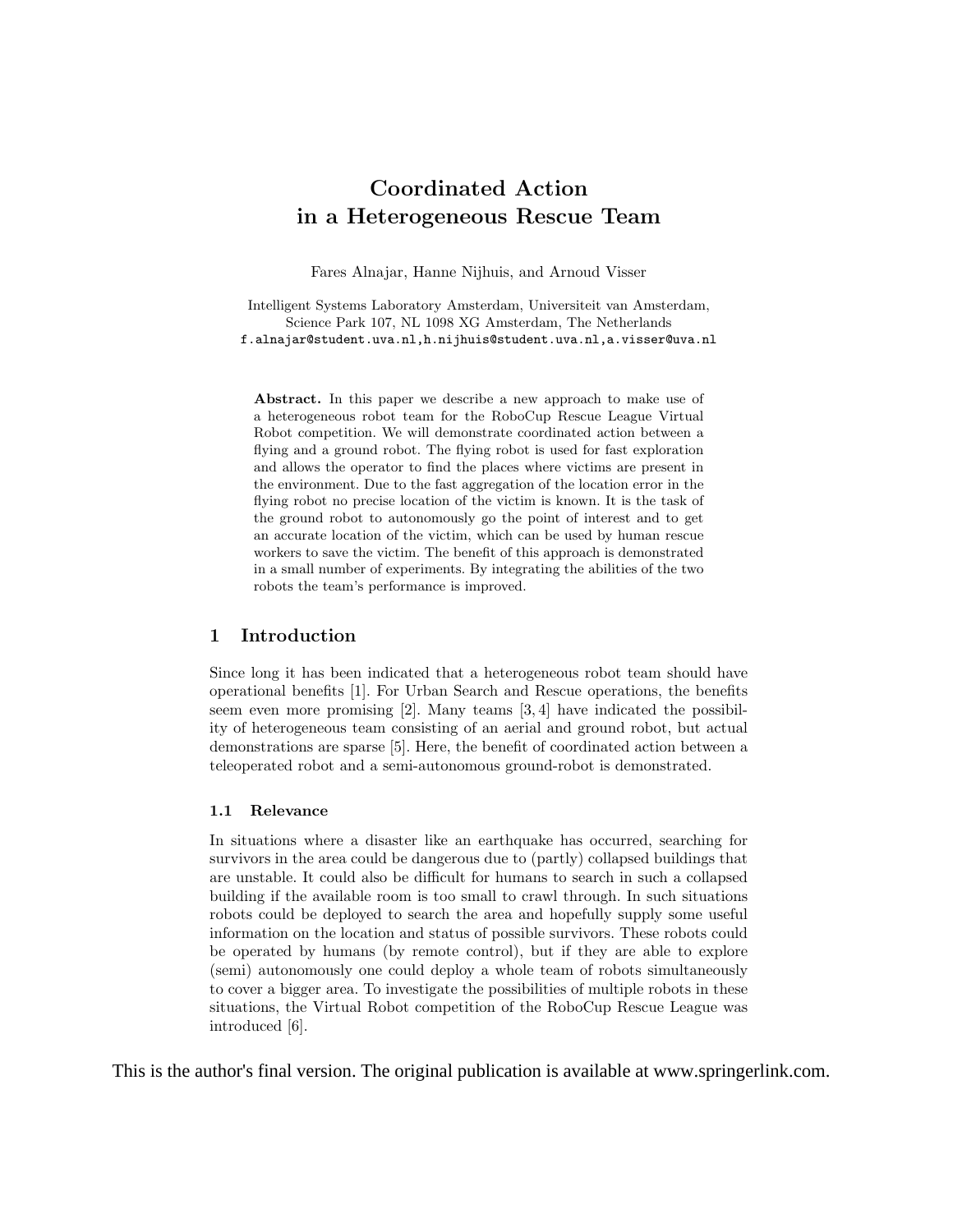Because deploying actual robots in actual disaster-situations is a very complex task, the virtual robots competition is done in a simulated world. Simulation should not replace experiments with real robots, but a simulated world makes complex experiments reproducible and controllable. This provides the opportunity for rapid development by focusing on only a relevant aspect. Researchers can use this simulated world as rapid development environment, and can explore the design space for behaviors and co-operation between multiple robots before they are validated on real platforms.

#### 1.2 USARSim

Since 2006 there have been annual world competitions in a simulation environment called USARSim. It's based on the Unreal Tournament 2 engine [7] and provides the ability to have robots operate in a 3D world with the laws of physics (like gravity) already implemented.

For our research the CompWorldDay1 map<sup>1</sup> is used as 3D map. This map supplies a large outdoor- as well as indoor-environment (an overview of the outdoor area we operate in can be seen in Figure  $1(c)$ ). Many obstacles like cars, buildings and construction are present, but the sky is fairly empty. This will give the aerial robot the opportunity to fly around without excessive need for 'obstacle avoidance'.

Robots are recreated in the virtual world, based on real machines that are used in the RoboCup Rescue League. For this research the  $AirRobot^{\textcircled{\textcirc}}}$  and the Pioneer 2-AT (P2AT) were used, as are depicted in figure 1(a) and 1(b).

#### 1.3 Performance Metrics

To be able to compare the performance of the participating teams some metrics were defined. The initial 2006 metrics were specified with the following formula:

$$
S = \frac{V_{ID} \times 10 + V_{ST} \times 10 + V_{LO} \times 10 + t \times M + E \times 50 - C \times 5 + B}{(1 + H)^2}
$$

Where  $V_{ID}$  is the number of victims identified,  $V_{ST}$  is the number of victims for which a status was reported,  $V_{LO}$  is the number of properly localized victims, B is an optional amount of bonus points rewarded by a referee for additional information on victims,  $t$  is a scaling factor for the accuracy of the map,  $M$  is the points assigned by a referee for the quality of the map,  $E$  is the points assigned by a referee for the exploration efforts, C the collisions between a robot and a victim and H the number of operators.

Over the years these metrics have changed [8] into the latest 2009 metrics:

$$
S = \frac{E * 50 + M * 50 + V * 50}{(H)^2}
$$

<sup>1</sup> Available for download on: http://downloads.sourceforge.net/usarsim/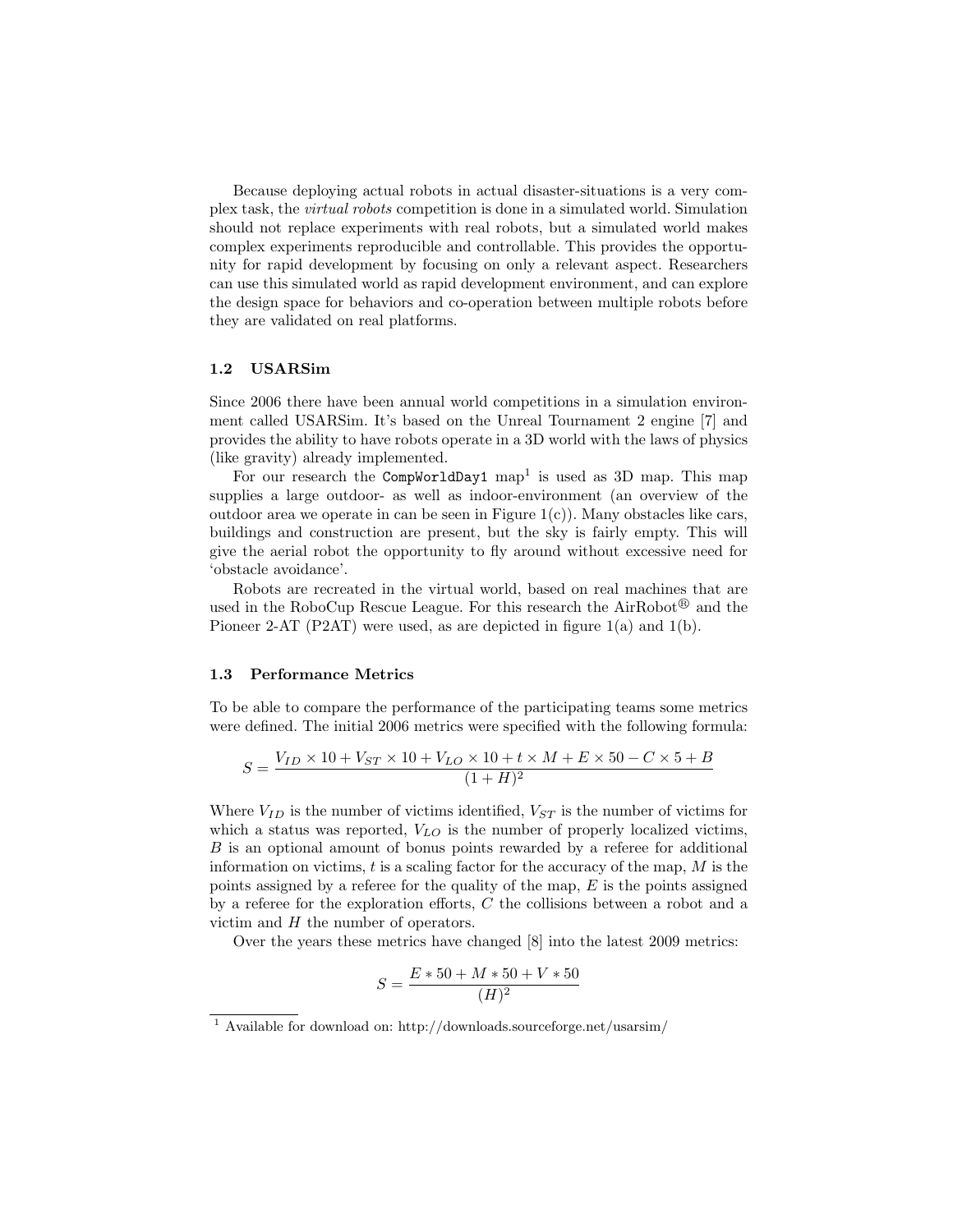

robot

(a) The AirRobot (b) The P2AT ground



(c) Outdoor area of CompWorldDay1, as soon through the camera of the AirRobot. Victim locations are indicated by red circles.

Fig. 1. Images from the USARSim environment

where  $V$  is an aggregate number indicating the effectiveness of victim detection and  $H > 1$  is guaranteed. Part of V is the accuracy of the localization of the victim; if the victim is reported more than 2.5 meters from its actual location it is counted as false alarm with a corresponding penalty.

Although the AirRobot can be used to detect victims, initial tests indicated that the accuracy of localization of the AirRobot drops fast after a few turns. Although not impossible, building a map on visual clues alone is quite challenging [9]. Due to the limitations of the AirRobot, the performance of heterogeneous team will be based on the map of the ground-robot alone.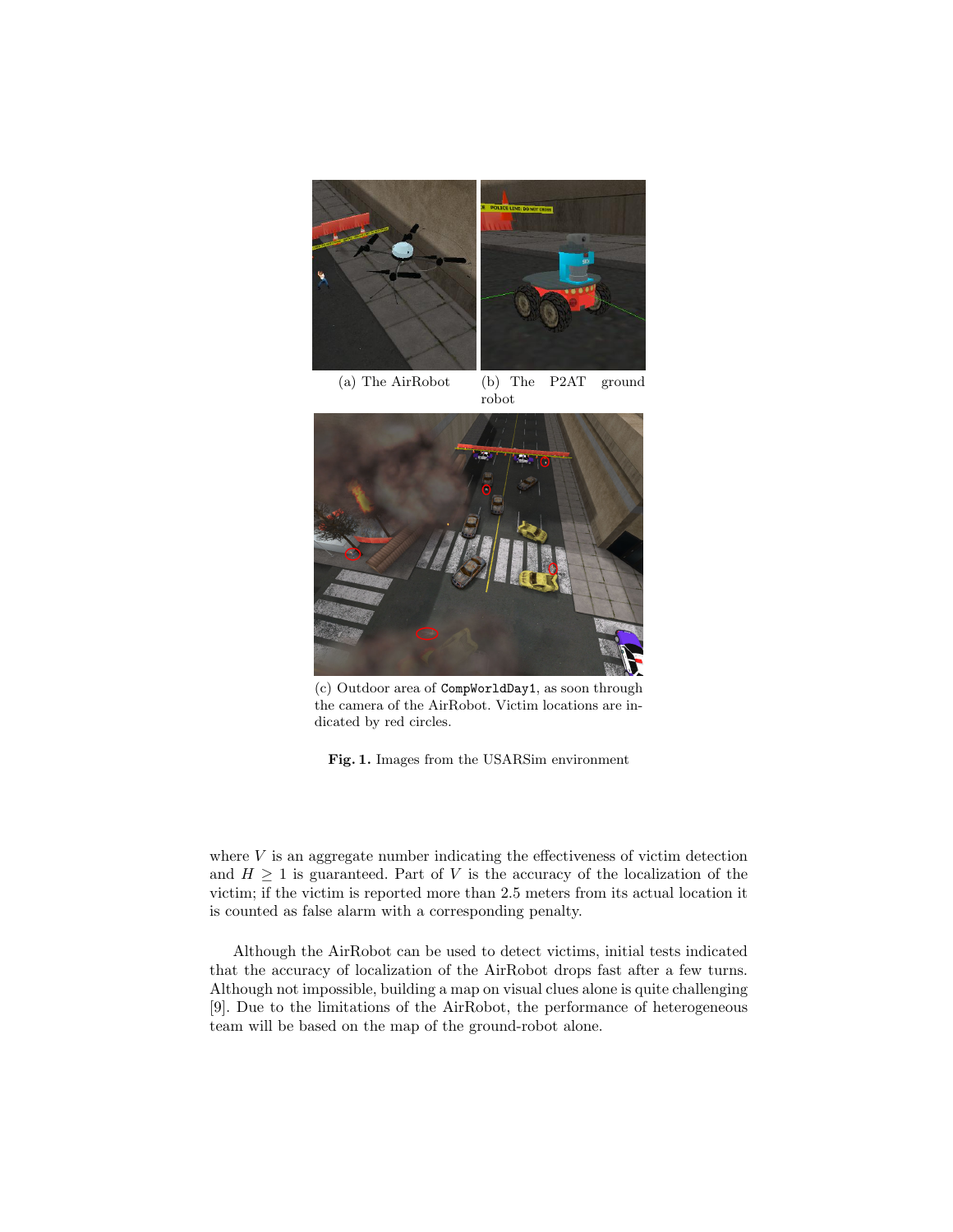#### 1.4 Related work

Experiments with a heterogeneous team in rescue applications have been tried before. The 2nd place of the 2008 Virtual Robot competition was actually rewarded to a heterogeneous team consisting of one aerial and one ground robot [5]. Note that both robots were manually operated. Our approach incorporates semi-autonomous behavior as explained in section 3.1. Semi-autonomy by following an online planned path is demonstrated by many teams in the competition (e.g. [4, 3, 10, 11]). To coordinate the actions of multiple robots by dropping RFID tags is inspired by the approach introduced by the Freiburg team [12]. The Freiburg robots avoided places where RFID tags were dropped, to optimize the exploration efforts E. Our ground robot actively searches for RFID tags, to optimize the victim detection  $V$ . In both approaches the location of the RFID tags is used to ensure that all robots use the same global locations.

### 1.5 Outline

In the following section we will explain the approach we took on showing improvements by using a heterogeneous team. Next we will cover the methods we used to implement this approach in section 3. We will discuss the experiments and their results in section 4 to round of with a discussion and a conclusion.

## 2 Approaches

We discuss several approaches to make the heterogeneous team operate (semi) autonomously. For the moment our approach is tested on outdoor situations only.

#### 2.1 Exploration

The main advantages of the AirRobot are its speed and its ability to move at such height that obstacles are relatively sparse (you can fly over the obstacles instead of driving around them). This would make the AirRobot ideal for exploring a large area quickly. Furthermore the ability to explore from a high position provides a higher probability of having an unobstructed view on victims.

Unfortunately the pay-load of the robot is very limited, so in real-life situations we can not supply the robot with heavy gear. This limits not only the amount and type of sensors the robot could carry, but also the computational power available on board. For this research the payload is limited to a camera, a victim-sensor, a RFID dispenser and an inertia navigation system.

### 2.2 Victim localization

Since the main goal of the Rescue League is to find victims in a disaster-area we want to use the AirRobot to search for them, because this can be done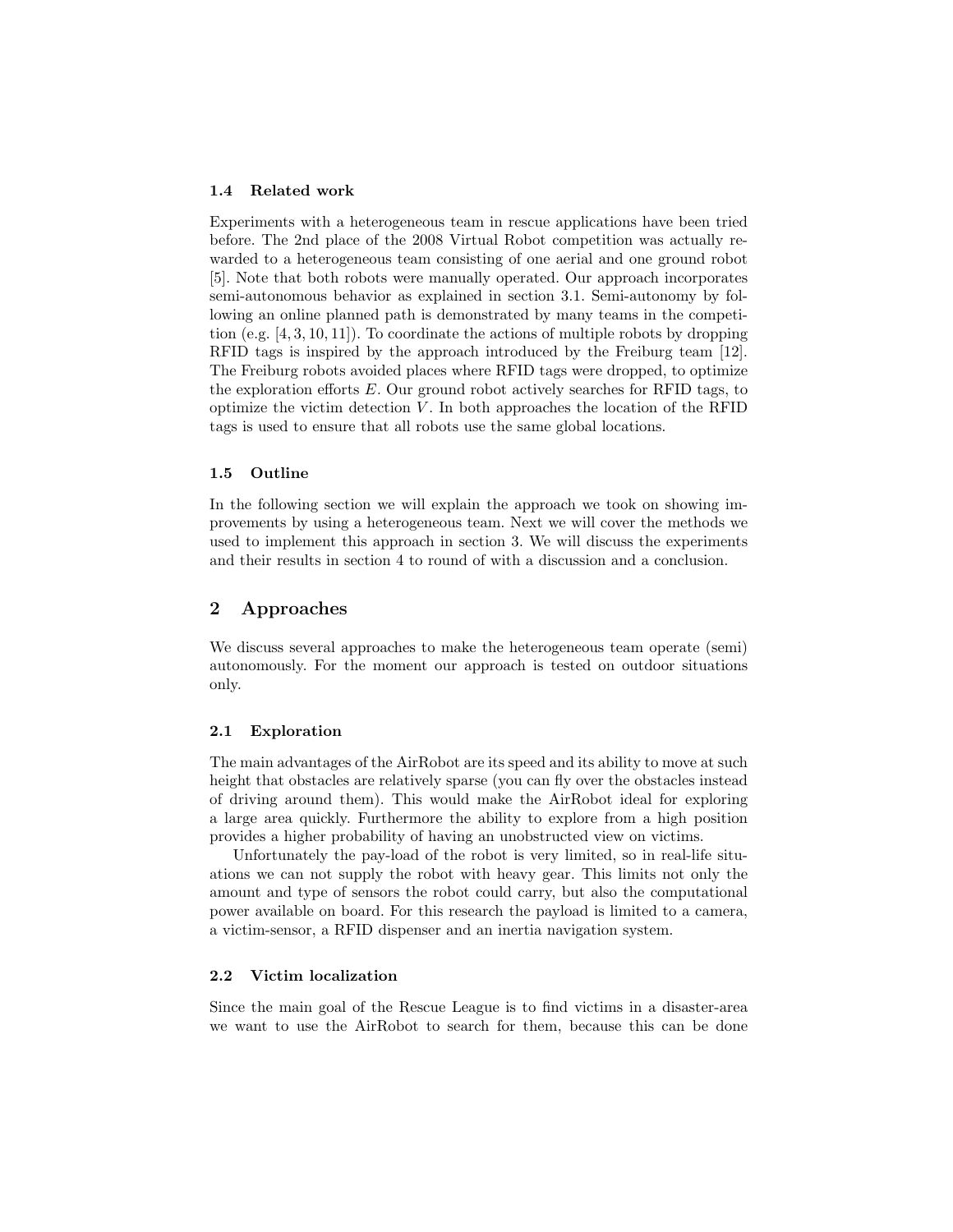much faster from the sky than by a slow ground robot. The AirRobot uses its inertia navigation system (acceleration sensor) and therefore rapidly accumulates an error on the estimation of its location. The threshold on accurate victim localization is so sharp that GPS is also no option. This means that a victim report of the AirRobot could not be trusted, and should be verified by a ground robot.

### 2.3 Sharing knowledge

Each member of the team (the ground robot and the aerial one) makes an estimation of its position. Both robots have an inertial navigation system, which gives a relative position estimate. This relative position estimate is used by the ground robot as initial estimate for a SLAM routine [13], which returns an absolute location estimate by comparison of the current range measurements against previous measurements aggregated on a map.

To unify the location estimation of the two robots, the estimations of a specific point by the two robots are computed and used to find out the shift the aerial robot makes with respect to the ground one.

There are two ways to achieve this 'unification'. In the first one, the ground robot computes this shift and sends the 'correction' to the aerial robot for the next estimations. But this method requires a consistent connection with the aerial robot which is not always available in the disaster situations, and requires the two robots to be close to each other. The second way is by storing the shift 'correction' at the ground robot as list for every victim/RFID tag it has reached. The ground robot uses this list to correct the position it is currently heading. When the aerial robot comes back again into communication range the ground robot transmit the whole list to allow the aerial to correct its traveled path as a sort of post-processing, as described in section 3.2.

### 2.4 Cooperation

The two robots of our team have clearly different roles. The aerial robot is used for exploring the environment and searching for victims. This robot is teleoperated. The aerial robot sends the approximated locations of the victims to the ground one, which is also equipped with a victim sensor. So as the ground robot gets close to the victim, it can detect its exact position, and make an accurate victim report. The positions sent by the aerial robot are imprecise, and only used guide the ground robot to the neighborhood of the victim. The ground robot makes further investigation for the victim in that neighborhood (the victim sensor has a range of 6 meters). There is no guarantee that the absolute position error of the AirRobot is less than 6 meters, but because the ground robot maintains a gradual 'correction' of the aerial robot localization, this strategy is only sensitive for the accumulation of the error between two victim locations.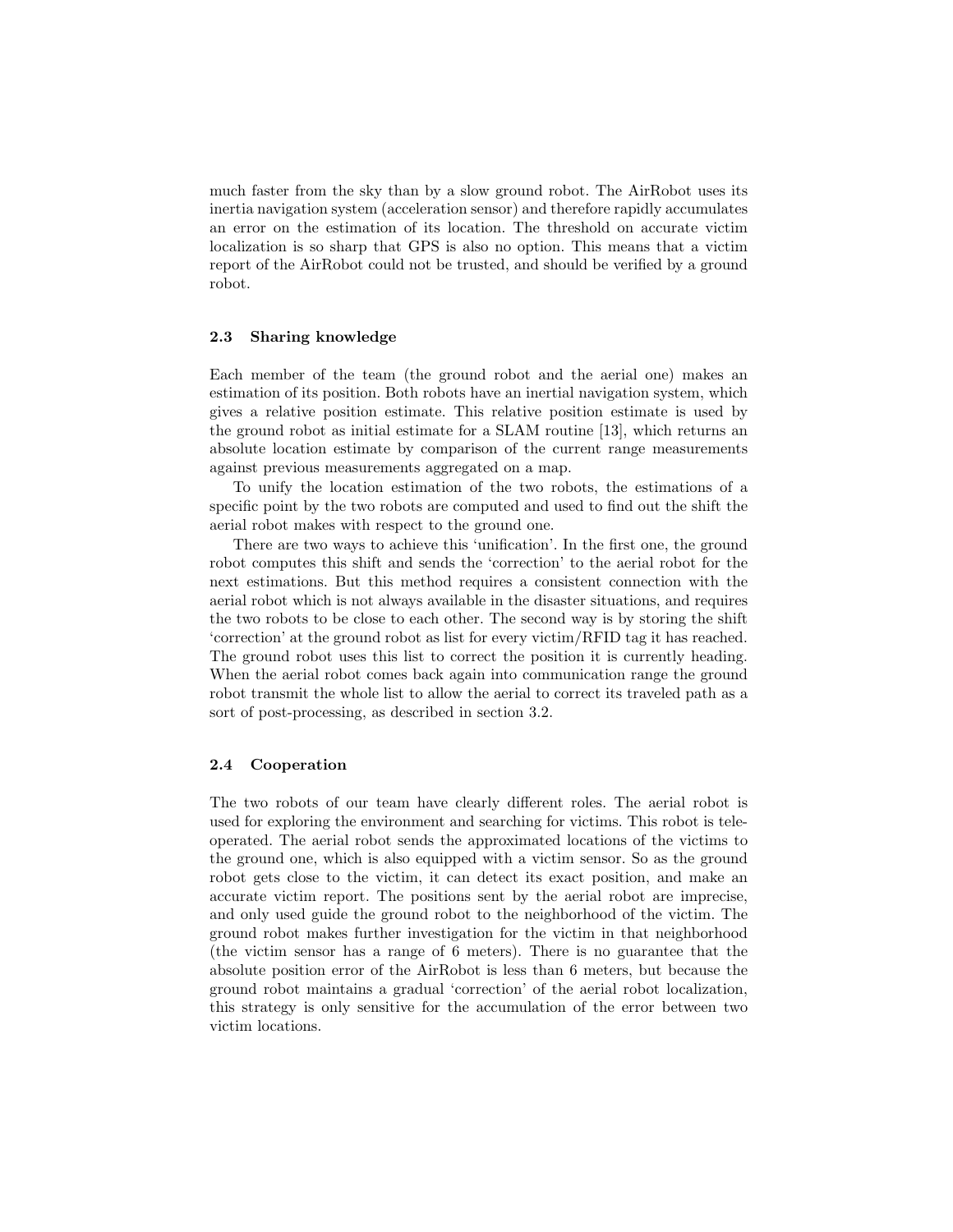## 3 Methods used

In this section we explain the details of the semi-autonomous following-behavior of the ground robot to navigate the environment. Also we discuss how the two robots calculate the correction vector for the localization estimate of the aerial robot.

### 3.1 Following

The follow-behavior (as used by the ground robot) is a collection of 'motions' and the rules to switch from one motion to another. The switch between two motions depends on observations of certain events in the local environment around the robot (e.g. presence of obstacles, victims, and/or other teammates). A switch should indicate when a motion is not longer adequate for this situation. This behavior is built on the motions used for the fully autonomous exploration [14]. The motion contains the reactive schemes that directly couple sensor measurements to steering commands which navigate the environment. In each moment only one motion is active, and the robot behavior switches from one motion to another, depending on the robots situation. Here we give a description of these motions.

- Following: This is the default motion of the follow-behavior, in which the robot waits for the position of the next target (the victim positions). When it receives a target-position, it plans online a path from its current position to the target, based on the occupancy grid map build so far. The pathplanning in this experiment is based on a breath-first algorithm, but also an A\*-algorithm is available. After the robot drove a certain distance (4 meters) it re-plans the path again on the new occupancy grid map, to incorporate information about the environment previously not visible.
- Avoid Teammate: This motion is called when there is potential risk of collision between two robots (when the AirRobot is still on the ground and the distance between them is less than 1 meter). There are four states the robot can have while trying to avoid a teammate:
	- The teammate is facing the robot from the front side: in this case the robot should turn right or left to get out of the way.
	- The teammate facing the robot from the back side: the same as the previous state.
	- The teammate is in front of the robot but not facing it: the robot waits till the teammate move a way
	- The teammate is behind the robot but not facing it: the robot keeps its normal behavior (return the control to the 'following' motion).
- Avoid Victim: This motion is used when the robot gets closer to the victim less than 1 meter. After detecting the closest part of the victim, the motion keeps the robot away of the victim. When the robot is far (more than 2 meters), the control is returned to the following motion.

As we can see the flowing of control from one motion and another depends on the situation of the robot, this is depicted in figure 2.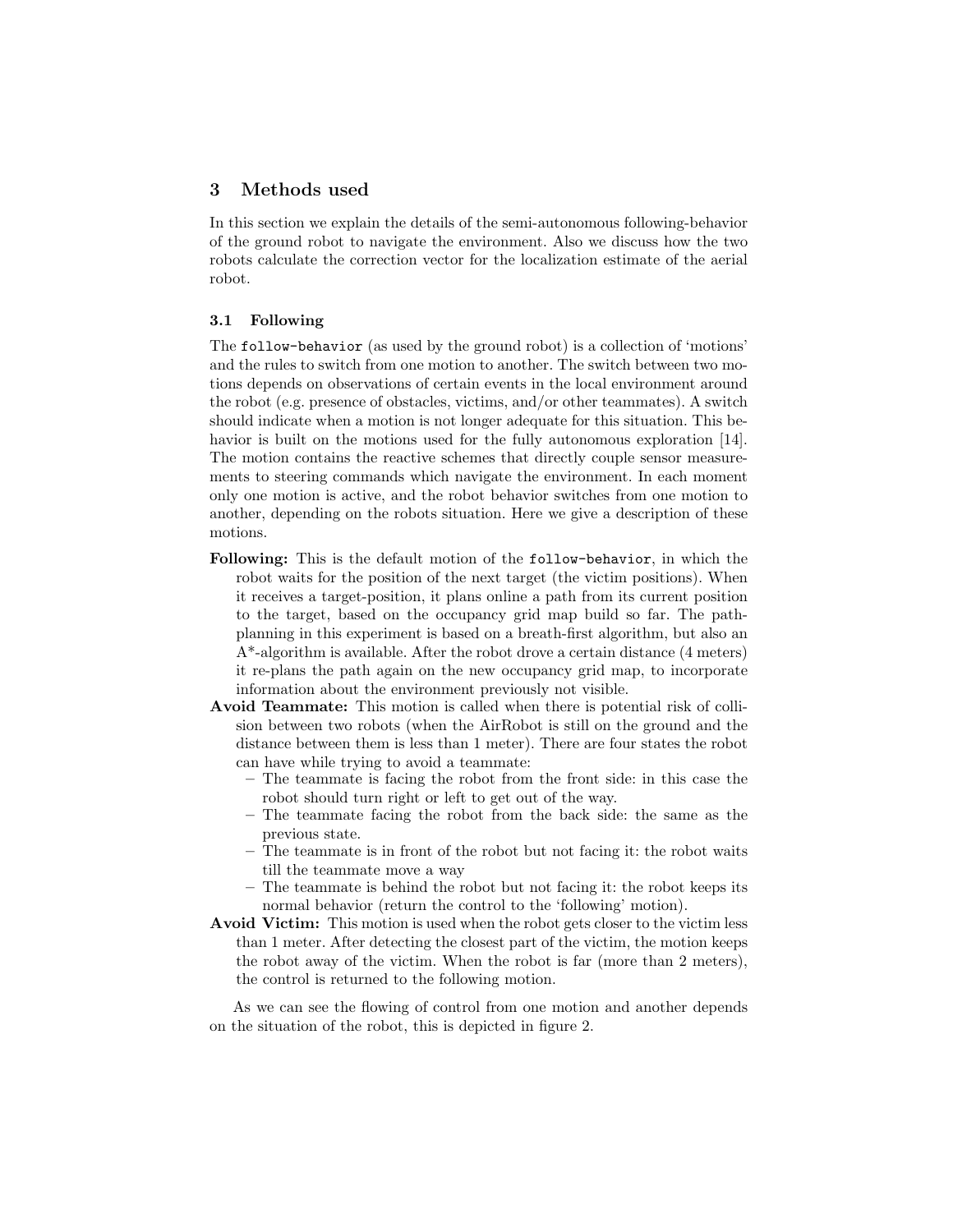

Fig. 2. Diagram of the follow-behavior

#### 3.2 Updating location estimation shift

Essential in our approach is calculation the difference in location estimation between the team members. Our method is by based on dropping RFID tags, equivalent with the method used by [12], but now to find target points back. An RFID tag is small and cheap radio wave responder, which is often used for tracking and identification of logistic goods. These tags can be used as 'smart dust'; at some points the AirRobot stores its current location estimate in a RFID tag and drops this tag. When the ground robot comes close enough to this RFID tag, it can read the content the tag, and its current absolute location estimate and the read position as read from the tag (which was the location previously estimated by the aerial robot). Based on this comparison the new shift vector is calculated.

## 4 Experiments and Results

We tested our heterogeneous team on outdoor environment. We used the "P2AT" model for the ground robot. The ground robot visits the places reported by the aerial robot and detect the victim locations accurately. At end of the test run, there were even some victims that the ground robot didn't have time to visit and detect their exact position.

To map illustrated in Fig. 3 is the result of a short flight of 8 minutes. Full competition runs can last 20 to 40 minutes. In this experiment three tags are dropped by the AirRobot, two near a victim, and one as intermediate point. Victims are reported as small red crosses. As can be seen, for each victim two crosses are given: the location as estimate by the AirRobot and the position as estimated by the P2AT. The difference is between the estimates is nearly 3 meters, above the threshold of the competition. Only by the ground-robot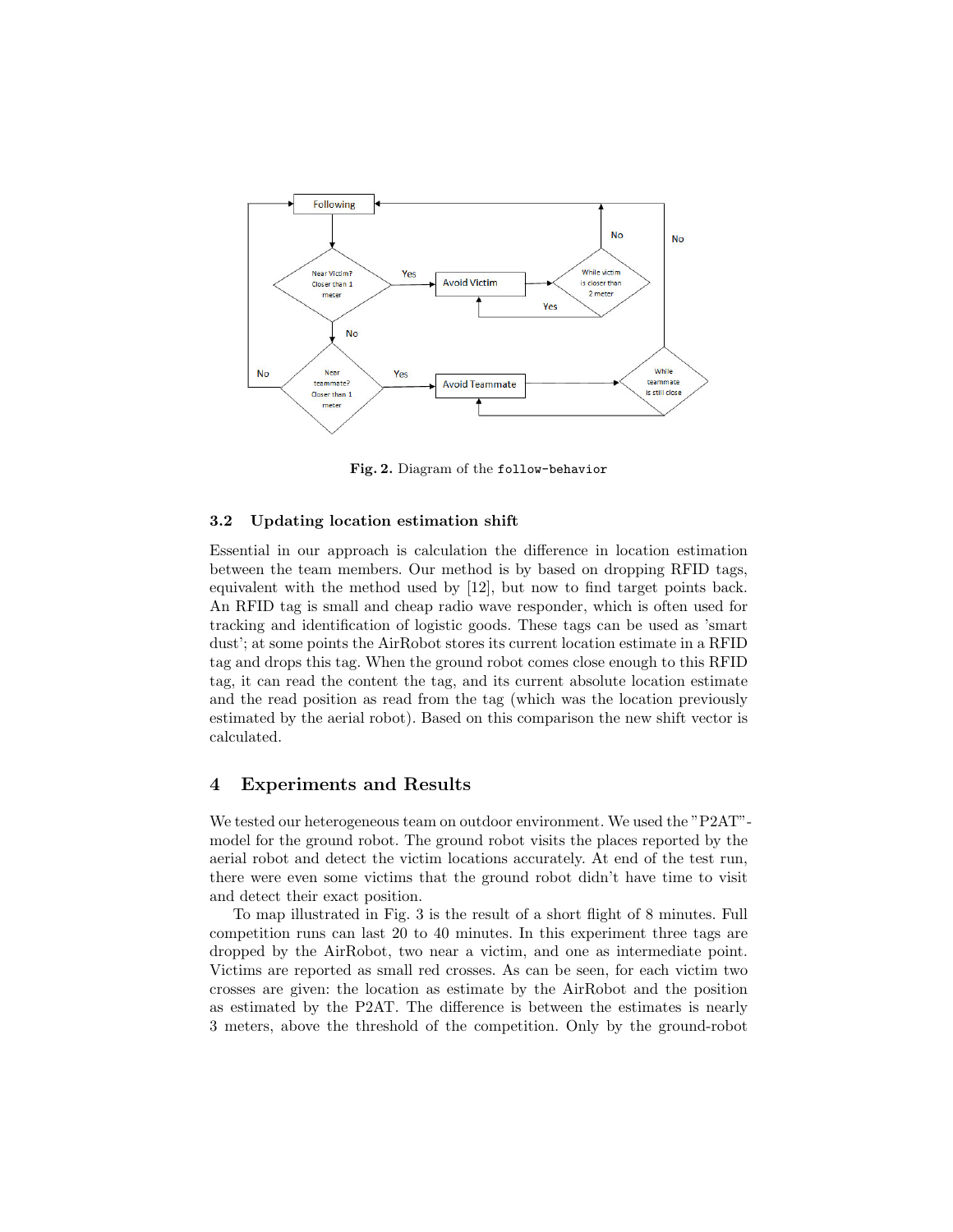

Fig. 3. Map generated by the ground robot in the outdoor area of CompWorldDay1

the victims are reported at the right location. As supplementary material also a video is available<sup>2</sup>, from the view of the ground-robot. In the video can be seen that the ground-robot is constantly reading RFID tags. Most of them are the RFID tags with only an ID always present in the 2006 competition world<sup>3</sup>. Only near the male and female victim RFID tags are dropped by the AirRobot.

## 5 Discussion

Our team works well in the outdoor environment, but care must be taken when testing the team in indoor environments. The exploration of the aerial robot be-

<sup>2</sup> http://www.science.uva.nl/<sup>∼</sup>arnoud/publications/Alnajar CoordinatedAction.wmv

<sup>&</sup>lt;sup>3</sup> Used at that time to estimate the accuracy of the maps, currently replaced by georeferenced maps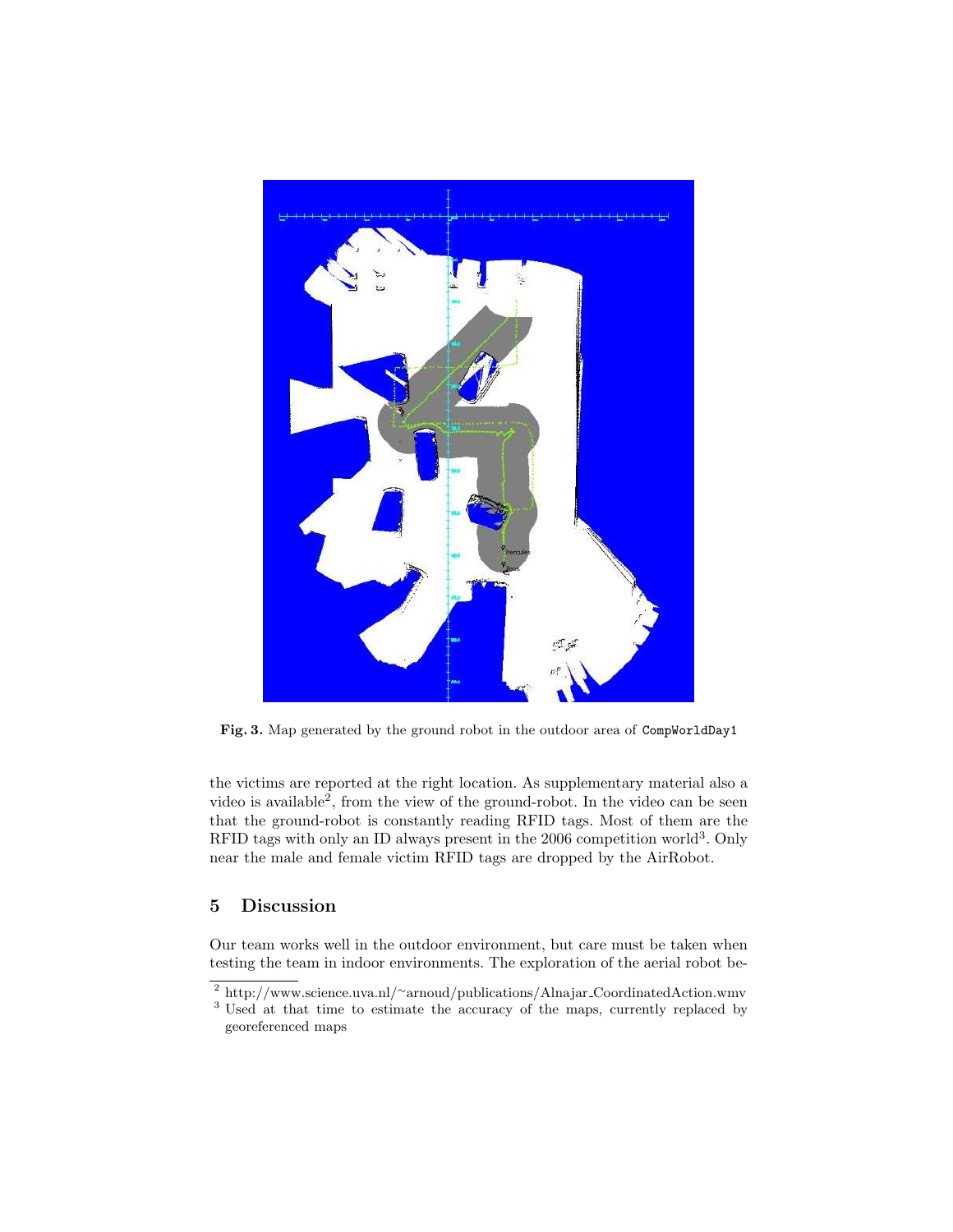comes very restricted due to the small free space and the many obstacles around the robot. As long as the AirRobot has no obstacle sensors, it has to remain in the area already explored by the ground robots. When the ground robots are equipped with sophisticated range scanner, this is not a severe restriction, because this range scanner can have a range of 80 meters. The remaining danger are obstacles which are not straight (as most buildings), but have a larger volume at the flight height of the AirRobot than at the scan-height of the ground-robots (as most trees). These obstacles can only be avoided with obstacle sensors on board of the robot. Due to the limited payload of the AirRobot such obstacle sensors have to be carefully chosen. A possible solution could be obstacle detection based on visual clues.

Another topic of future work is to achieving the relative position estimation update via visual tracking. Currently the relative position between the two robots is quickly lost, something that is partly corrected when a RFID tag is found. If the ground-robot could visually track the AirRobot, a high frequency update of this correction could be made (when an accurate height position is available). Using a bright color for the AirRobot (e.g. orange) can make the tracking easier.

Another possibility is extending the team size further. Many questions could be studied: How to divide the work of the ground robots (going to the victims)? What's the difficulty in adding more than one flying robot? What is the optimal ratio between the ground robots and the aerial ones? How can teams of aerial and ground robots automatically be formed?

## 6 Conclusion

In this paper a new coordinate action between an AirRobot and a ground robot is described. The two robots coordinate their behavior partly by communicating target points and partly through the environment by dropping and finding RFID tags. Each robot has its own role. The AirRobot is used for fast and course exploration, while the ground robot automatically inspects the regions of interest and needs no further attention of the operator. Together the heterogeneous team demonstrates an attractive way to perform a rescue mission.

## References

- 1. Jennings, J., Whelan, G., Evans, W.: Cooperative search and rescue with a team of mobile robots. In: Proc. of the IEEE Int. Conf. on Advanced Robotics (ICAR). (1997) 193–200
- 2. Murphy, R., Casper, J., Micire, M., Hyams, J.: Mixed-initiative Control of Multiple Heterogeneous Robots for USAR. Technical Report CRASAR-TR2000-11, Center for Robot Assisted Search & Rescue, University of South Florida, Tampa, FL (2000)
- 3. Pfingsthorn, M., Rathnam, R., Stoyanov, T., Nevatia, Y., Ambrus, R., Birk, A.: Jacobs Virtual Robot 2008 Team - Jacobs University Bremen, Germany. In: Proceedings CD of the 12th RoboCup Symposium. (2008)